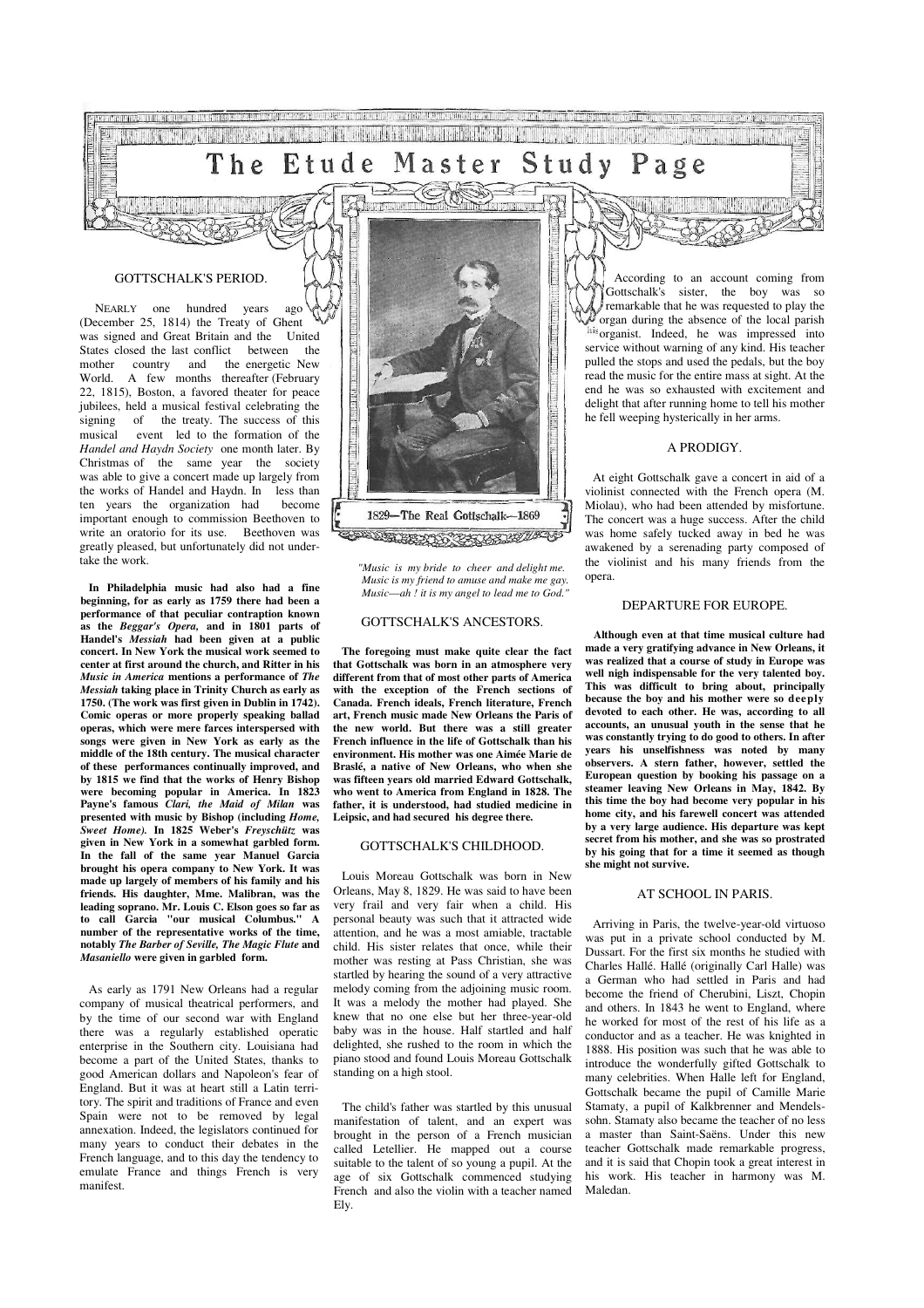## STUDENT LIFE IN PARIS.

**Gottschalk was fortunate in having two influential relatives who introduced him into the exciting life of the Parisian capital. These were his aunt, the Comtesse de Lagrange, and his cousin, the Comtesse de Bourjolly. With the talents he soon became much sought, and his brilliant improvisations became the talk of Paris even in the days of great masters of the keyboard like Liszt, Chopin and Thalberg. Still a child, he found time to write down some of his improvisations, and the result was his** *Ossian* **and the** *Danse des Ombres* **both of which were dedicated to his mother. At fifteen he was writing such pieces as**  *Bannier, Savanne* **and** *Bamboula.* **An attack of typhoid fever proved an obstacle in his school work from which he did not recover for some considerable time. According to one report he was the pupil of Berlioz for a time, but it is not unlikely that he was rather his** *protégé* **than his pupil since the older musician took a fatherly interest in the work of the rising young pianist and composer.** 

**His association with Berlioz was so important to him that he declined an invitation to visit the Queen of Spain. Frequent concerts took place in the Salle Pleyel, and many of the musicians of the day were very enthusiastic. Naturally men of the type of Offenbach, Le Couppey, Jos. Ascher and many others were fascinated by the immense facility with which Gottschalk treated his melodic ideas. His judgment was greatly respected, and when he was little over sixteen he was asked to act as one of the judges at a prize contest at the Paris Conservatoire. At the same time he gave a series of highly successful concerts in which Berlioz participated.** 

**Overwork and overexcitement proved too much for so sensitive a youth, and in 1847 he was obliged to take a long rest. At every place, however, he was importuned to give concerts, and in Switzerland especially he extended his reputation very considerably through occasional appearances. In the meantime his family in America had become excited over the reports of his success, and his mother and his sisters visited him in Paris in December of the same year. This encouraged him immensely, and he wrote many of the popular salon pieces of the type which made his name famous during the next quarter of a century. Much of his time was devoted to playing for charitable purposes, as he was only too anxious to help others at all times.** 

#### EARLY CONCERT TOURS.

In 1849 Gottschalk made a tour of France, only to find that his pieces were played everywhere by people who were anxious to *fête*  him after every performance. His father arrived in Paris and Gottschalk returned long enough to greet him and then departed for an extensive tour of Spain. There he was lionized in a manner difficult to understand in this more materialistic age. The king gave him the diamond cross of "Isabella la Catholique" and that of "Leon d'Holstein." The sword of honor, Chielanero," was also bestowed upon him.

One sensational tale is told of his visit to Spain. A young woman who was devoted to music lay at death's door. She had longed to hear Gottschalk play, but was unable to leave her bed. She was in humble circumstances. The pianist heard of this and had his instrument taken to her room. There he played while her spirit departed in peace. After two years spent in the adulation of his Spanish admirers, he returned to Paris and left for New York in 1852, where he was greeted by his father and brothers. Gottschalk never saw Paris again.

#### AMERICAN APPEARANCES.

**About the middle of the last century, Niblo's Garden was one of the chief amusement resorts in New York. It possessed a large auditorium and everything from symphony concerts to spectacular extravaganzas was presented in that famous theatre. Accordingly Gottschalk's first American appearance was scheduled to take place there. (Feb 11th 1S53). Some of his fascinating piano pieces had gained some popularity in America and the concert was very successful. The musical criticism of the day leaned rather toward the spread eagle English which resounded through our legislative halls after the fashion of Daniel Webster. One of the papers in endeavoring to pile on applause of the exaggerated kind said. "Gottschalk has the dexterity of Jaell, the power of Mayer and the taste of Herz," a criticism altogether without meaning in this day since the minor pianists with whom he was compared are rapidly becoming little more than obscure phantoms in musical history. In another paragraph we are told that "he dashes at the instrument as Murat charged the enemy." The New York Tribune even went so far as to intimate that it was very gratifying to observe a citizen of our glorious republic eclipsing Beethoven and certain other classical "old fogies."**

**A more authoritative criticism, albeit from an impassioned musical enthusiast, comes from no less than Hector Berlioz, and reads:**

**"Gottschalk is one of the very few who possess all the different elements of a consummate pianist, all the faculties which surround him with an irresistible prestige, and give him a sovereign power. He is an accomplished musician; he knows just how far fancy may be indulged in expression. He knows the limits beyond which any liberties taken with the rhythm produce only confusion and disorder ; and upon these limits he never encroaches. There is an exquisite grace in his manner of phrasing sweet melodies, and throwing off light touches from the higher keys. The boldness and brilliancy and originality of his play at once dazzles and astonishes, and the infantile naïveté of his smiling caprices, the charming simplicity with which he renders simple things, seem to belong to another individuality, distinct from that which marks his thundering energy : Thus the success of M. Gottschalk before an audience of musical cultivation is immense."** 

## GOTTSCHALK AS A COMPOSER.

Berlioz's adulation must come as a surprise to many who have read for years some of the supercilious criticisms of lofty musicians who fail to see anything of merit in the very individual work of Gottschalk because he worked along a somewhat different plane from that of the more serious and more exacting musicians whose names are classed with the masters of the art. However, the day of Gottschalk is now long past, and we may estimate his artistic achievements as well as his shortcomings through the perspective which lends frankness to judgment. Such programs as Gottschalk played would be impossible in the concert halls of America to-day. Compared with the great masterpieces for the piano, many of Gottschalk's works would be declared trivial and even *banal* by the average newspaper critic. This criticism would be justified in many cases. Even in Boston in his own day Gottschalk was very coldly received, for Boston was already saturated with the classicism of the German school. Regarded by the severe standards of taste cultivated by the musician who has rarely been away from his Bach, Beethoven and Brahms long enough to learn that fully threefourths of the world still clings to pretty and catchy tunes of a more or less commonplace

type, Gottschalk must forever remain beyond the pale. But for the millions who have yet to attain the musical heights Gottschalk and composers of his type are still the silken rope up which they are most likely to climb, if climb they will. Considered broadly, music of this class holds a far more important place in our general musical development than some hyper-critical, not to say "snobbish," censors ever admit. However, this discussion of a somewhat important phase in our American musical progress must not induce the reader to look upon the music of Gottschalk as lacking in merit. Indeed, much that Gottschalk did in the way of inventing tunes and treating them effectively for the pianoforte was highly commendable. His *Pasquinade,* for instance, is very striking both from the melodic and rhythmic standpoint. Compared with the *Ninth Symphony* or *Die Meistersinger,* it becomes absurdly insignificant, but notwithstanding this it possesses a distinct merit as a composition of its class and generation. The ever popular *Last Hope* is simply a hymn-like tune with a decorative variation that, although superficial, is attractive, effective and distinctive. Gottschalk at least devised a treatment for this particular piece that gives an effect quite different from the conventional variations that were being turned out in his day as fast as the labored printing processes of the time permitted. Gottschalk's *Last Hope* is a fair example of the more stereotyped variations upon which so many musicians pinned their bid for present material success as well as their hope for immortality.

## GOTTSCHALK AS A TEACHER.

**It is hard to think of a man of Gottschalk's temperament as a teacher but nevertheless he frequently had pupils. His charming personality made him very popular. Of all those who studied with him none has gained a popularity equal to that of Teresa Carreno, who still is loud in his acclaim. Those who knew Gottschalk also knew that though he played his own type of composition at his concerts he was also well acquainted with the works of the classical masters and played them finely. Gottschalk, despite his impassioned disposition, was complacent enough to realize that it was his own individual works written along the lines of the style of** *salon* **compositions then so popular that made him in demand. Boston deigned to hear him and tried to accept him despite his training and traditions but in other parts of the country Gottschalk excited a** *furore*  **hard to realize in this day. He visited cities then comparatively small in size such as Albany, Syracuse, etc., and the public literally went wild over his playing.**

#### GOTTSCHALK IN LATIN-AMERICA.

In 1856 Gottschalk sailed for the West Indies and found himself so delightfully received by the warm-blooded people of the tropical isles that he remained with them for some six years. There he produced some of his most interesting work as a composer. Gottschalk went from town to town like a monarch. His presence was the signal for a *festa.* That he was delighted is shown by his letters, which are a mixture of commonplaces reflecting the languid life of the torrid climate, here and there invigorated by quotations from Shakespeare and sauced by comparisons of the tropical bill of fare with the menu of Delmonico. Many of the things he produced were so trivial that he himself had them put out under the nom de plume "Seven Octaves," but he did produce such a piece as *Ojes Creoles,* and we are told that he was more